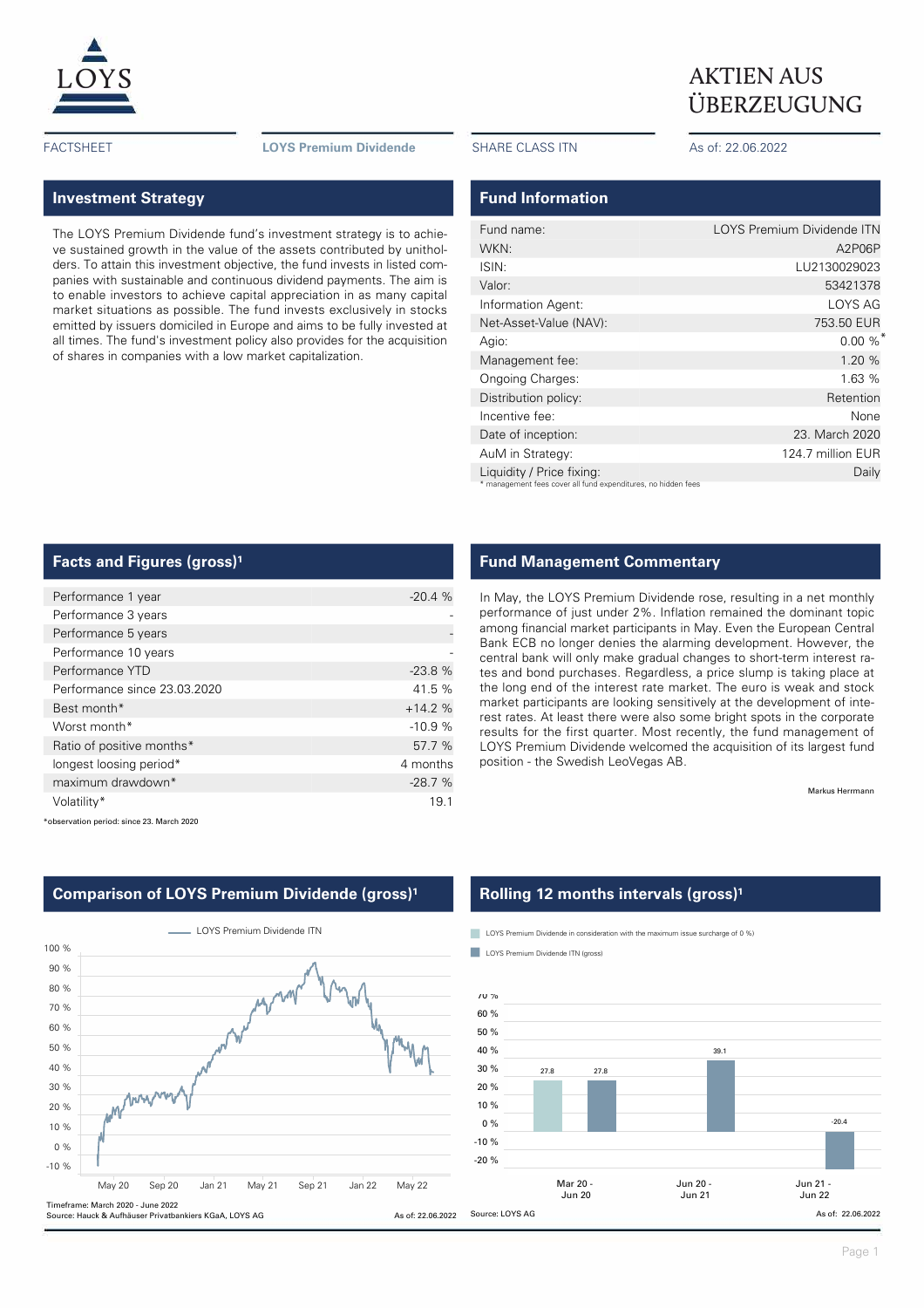

# **AKTIEN AUS** ÜBERZEUGUNG

FACTSHEET **LOYS Premium Dividende** SHARE CLASS ITN As of: 22.06.2022

# **Portfolio Overview LOYS Premium Dividende**

| TOP-5-HOLDINGS (31.05.2022)                            |  |        | Country-Allocation (31.05.2022) |  |         | Industries-Allocation (31.05.2022) |  |         |  |
|--------------------------------------------------------|--|--------|---------------------------------|--|---------|------------------------------------|--|---------|--|
| Software AG                                            |  | 5.76 % | Great Britain                   |  | 49.01 % | Information Technology             |  | 30.49 % |  |
| IG Group                                               |  | 4.57 % | Germany                         |  | 20.26 % | <b>Consumer Discretionary</b>      |  | 15.19 % |  |
| pets at home                                           |  | 4.49 % | Switzerland                     |  | 6.69%   | Materials                          |  | 14.13 % |  |
| Ordina                                                 |  | 3.79%  | Finnland                        |  | 4.51 %  | Industrials                        |  | 14.04 % |  |
| YouGov                                                 |  | 3.77%  | Sweden                          |  | 4.28 %  | Health Care                        |  | 9.51 %  |  |
| Source: Hauck & Aufhäuser Investment Gesellschaft S.A. |  |        |                                 |  |         |                                    |  |         |  |

## **Performance in Percent (gross)<sup>1</sup>**

| Year                        | Jan     | Feb    | Mar    | Apr    | May | Jun    | Jul    | Aug | Sep    | Oct    | <b>Nov</b> | <b>Dec</b> | Year              |
|-----------------------------|---------|--------|--------|--------|-----|--------|--------|-----|--------|--------|------------|------------|-------------------|
| 2020                        | $\sim$  | н.     | 8.4    | 14.2   | 3.1 | $-1.2$ | $-1.4$ | 5.3 | $-2.2$ | $-3.6$ | 14.1       | 6.5        | 50.1              |
| 2021                        | 2.2     | 2.3    | 7.0    | 6.0    | 1.0 | $-0.3$ | 3.2    | 5.7 | $-7.7$ | 1.8    | $-4.3$     | 5.8        | 23.7              |
| 2022                        | $-10.9$ | $-4.6$ | $-1.7$ | $-2.5$ | 2.0 |        |        |     |        |        | . .        |            | $-23.8$           |
| Source: CleverSoft FondsDB™ |         |        |        |        |     |        |        |     |        |        |            |            | As of: 22.06.2022 |

## **Rolling 5-year Intervals (gross)<sup>1</sup> <b>Return/Risk Diagram**

This fund does not yet have the sufficient history. This fund does not yet have the sufficient history.

# **LOYS AG at a Glance Contact Contact**

### Company Philosophy

- Owner-managed independent company with aligned interests
- Board and management are invested in the funds
- Specialization on equity markets
- Fair and transparent fee structure

#### Investment Philosophy

- Active and consequent fund management
- Value driven, fundamental bottom-up approach
- Investments are defined by quantitative and qualitative factors
- Consistent execution of investment decisions

#### Fund Manager

- Highly experienced Fund Management
- Proven, successful track-record
- Continuous outperformance of MSCI World Index
- Backed by experienced, qualified investment team

#### **LOYS AG**

Barckhausstr. 10 60325 Frankfurt am Main T: 069-2475444-0 F: 069-2475444-19 Mail: info@loys.de www.loys.de